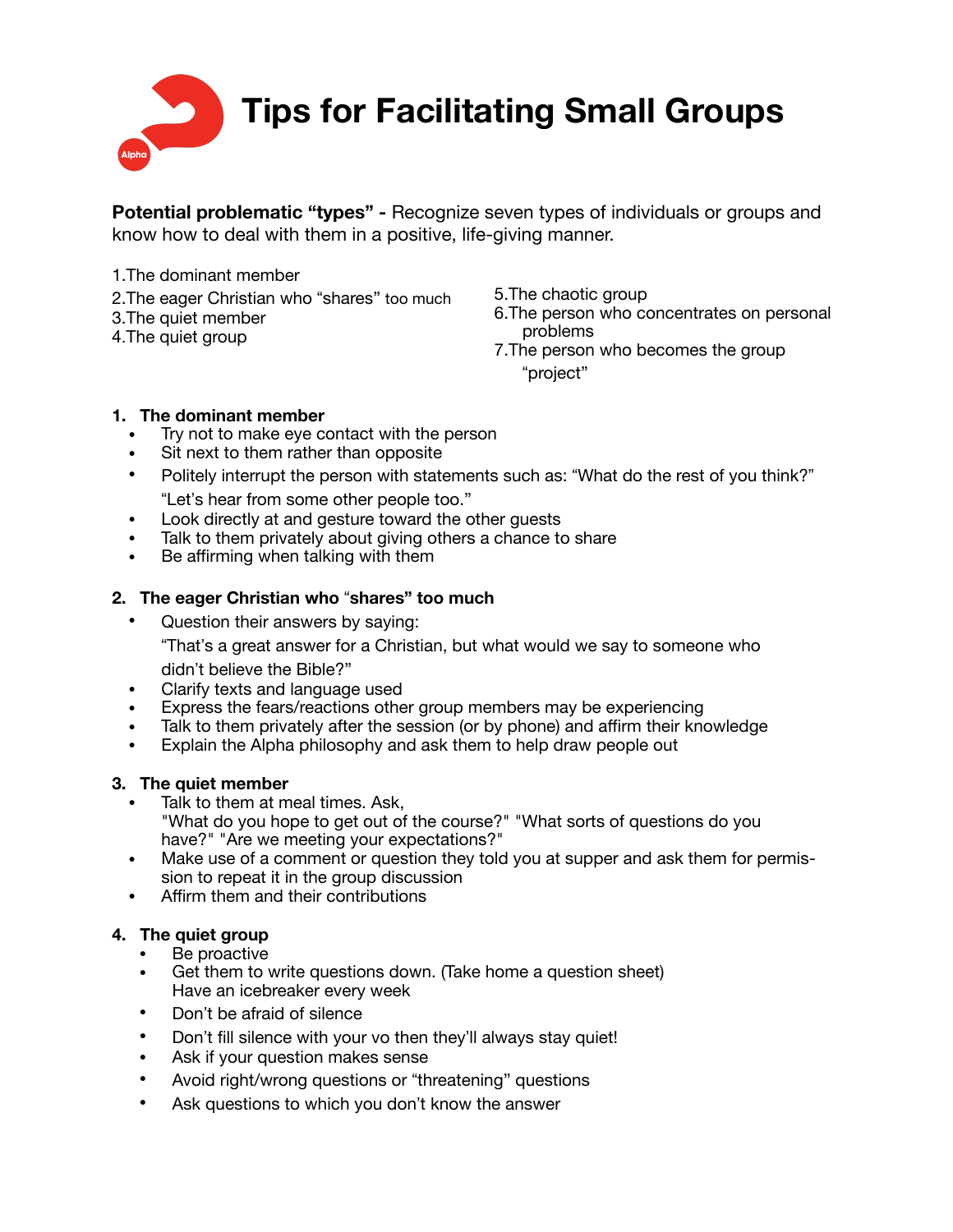• Ask questions that allow or encourage "negative" responses: "What do you find the hardest about praying?"

!What is the thing you fear most about sharing your faith?"

## **5. The chaotic group**

- Remind the group it is best to have only one conversation going at a time
- Address topics that are raised, but don't stay off the topic too long
- Suggest some reading and come back to the subject over the next meal
- Be aware of topics coming up later in the course
- Continue having fun, don't clamp down on the group too much
- Aim to ensure a degree of helpful discussion and information

#### **6. The person who concentrates on personal problems**

- Be interested, sympathize and listen to them, but after awhile steer the conversation back to the topic or toward others
- Offer to meet, talk or pray with them during the week
- Direct them to counseling or an appropriate small group<br>• Don't sit opposite them (see #1)
- Don't sit opposite them (see #1)

## **7.** The person who becomes the group "project"

- Deflect attention from the person to their question/issue. Rephrase if necessary
- Find ways to affirm his/her contributions: don't let them always get "corrected" or "straightened out"
- Direct questions to other people
- Take the more enthusiastic Christians in the group aside and explain the situation and the Alpha philosophy of no pressure

# *Remember to...*

- Affirm each person and their contribution to the small group time, even if you do not agree with their position. Listening with acceptance to each person and what they have to say is the most effective way to help a guest feel safe and welcome.
- Come to the Prayer and Administration meetings at the start of each Alpha evening. It is important time for worship, prayer, connecting with the overall vision and adequate preparation for the evening ahead.
- Pray throughout the week for your guests, Alpha co-workers and the Alpha Ministry.
- Avoid pressuring a guest to speak, pray or directly asking them to participate.
- Steer clear of slandering any opinion, religious view or person.
- Be okay with a few minutes of silence. Resist the temptation to answer your own question.
- Model humility. An effective small group Leader will resist giving the "right" or "biblical" answer and may even look foolish sometimes. However, if the guest's answers are far off the mark, it is acceptable at the end of the evening for the Leader to summarize the discussion and gently say something like "this is what I have come to understand".
- Be attentive to the guest who seems to be progressing at the slowest rate. Make every effort for them to feel safe and cared for.
- Resist arguments. No one is won into the kingdom through an argument.
- Keep away from using Christian jargon or references that may be unknown to the quests.